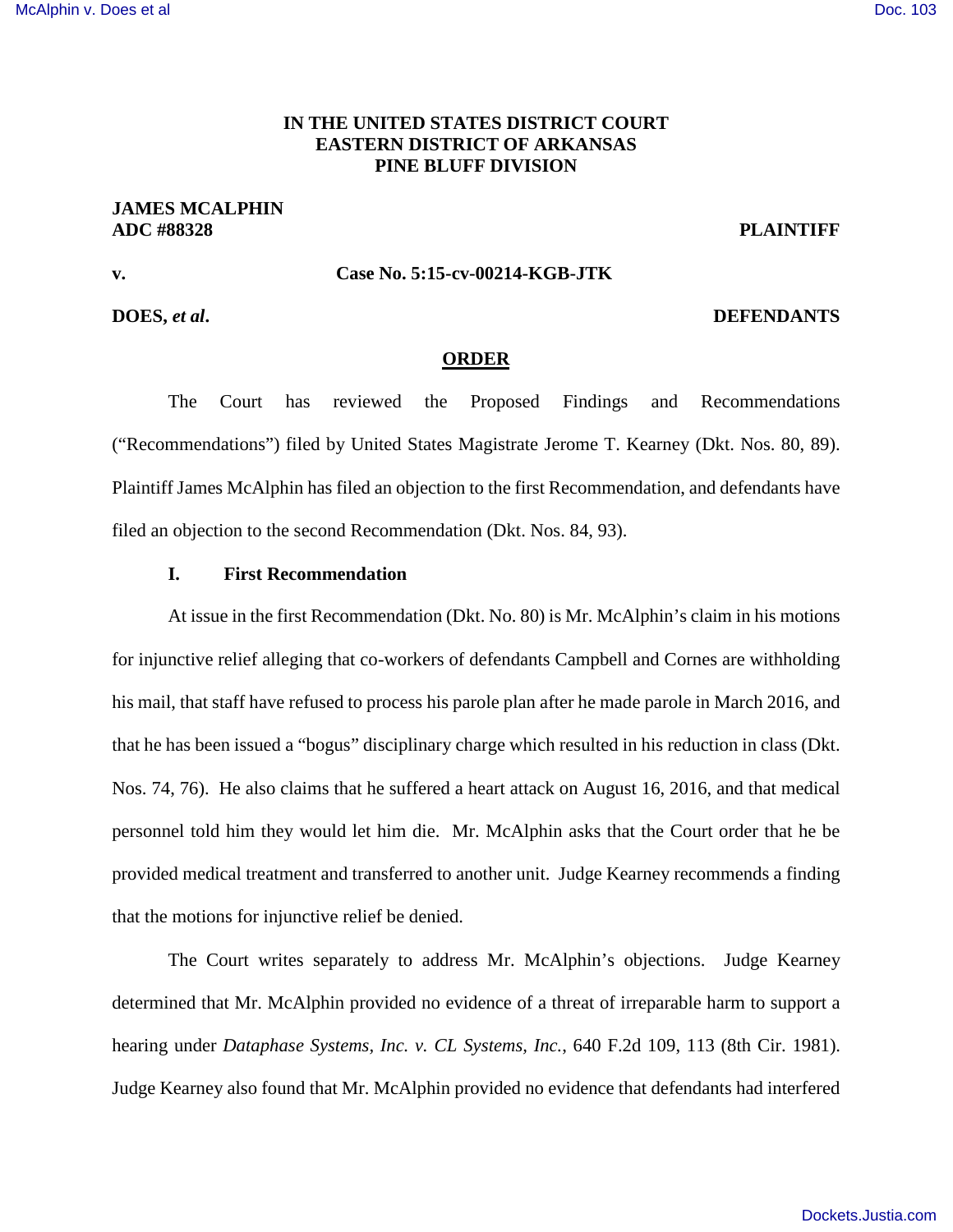with his mail, or somehow caused others to interfere with his mail, or that he faced irreparable harm if the Court did not grant his motion for injunctive relief. Judge Kearney also noted that Mr. McAlphin asserted no proof of retaliation by defendants and does not have a constitutional right to parole. *See Greenholtz v. Inmates of Nebraska Penal & Correctional Complex*, 442 U.S. 1, 9- 11 (1979).

Consequently, Judge Kearney recommends that this Court deny Mr. McAlphin's motions for injunctive relief (Dkt. Nos. 74, 76). Mr. McAlphin's objections, however, contend that the *Dataphase* factors show that he is entitled to injunctive relief (Dkt. No. 84). This Court disagrees with Mr. McAlphin's assertion and finds that he has not satisfied his burden under the Eighth Circuit-mandated *Dataphase* factors to show that he is entitled to any injunctive relief. 640 F.2d at 109, 113.

Accordingly, after careful review of the first Recommendation (Dkt. No. 80), the timely objections, and a *de novo* review of the record, the Court concludes that the first Recommendation should be, and hereby is, approved and adopted in its entirety as this Court's findings in all respects. Mr. McAlphin's motions for injunctive relief, whether considered motions for temporary restraining order or preliminary injunction, are hereby denied (Dkt. Nos. 74, 76).

#### **II. Second Recommendation**

Also before the Court is the second Recommendation recommending that this Court grant in part and deny in part the motion for summary judgment filed by defendants Campbell and Cornes (Dkt. No. 89). Defendants have filed an objection to the second Recommendation (Dkt. No. 93).

Judge Kearney recommends granting in part the motion for summary judgment filed by defendants Campbell and Carnes as to Mr. McAlphin's monetary claims against them in their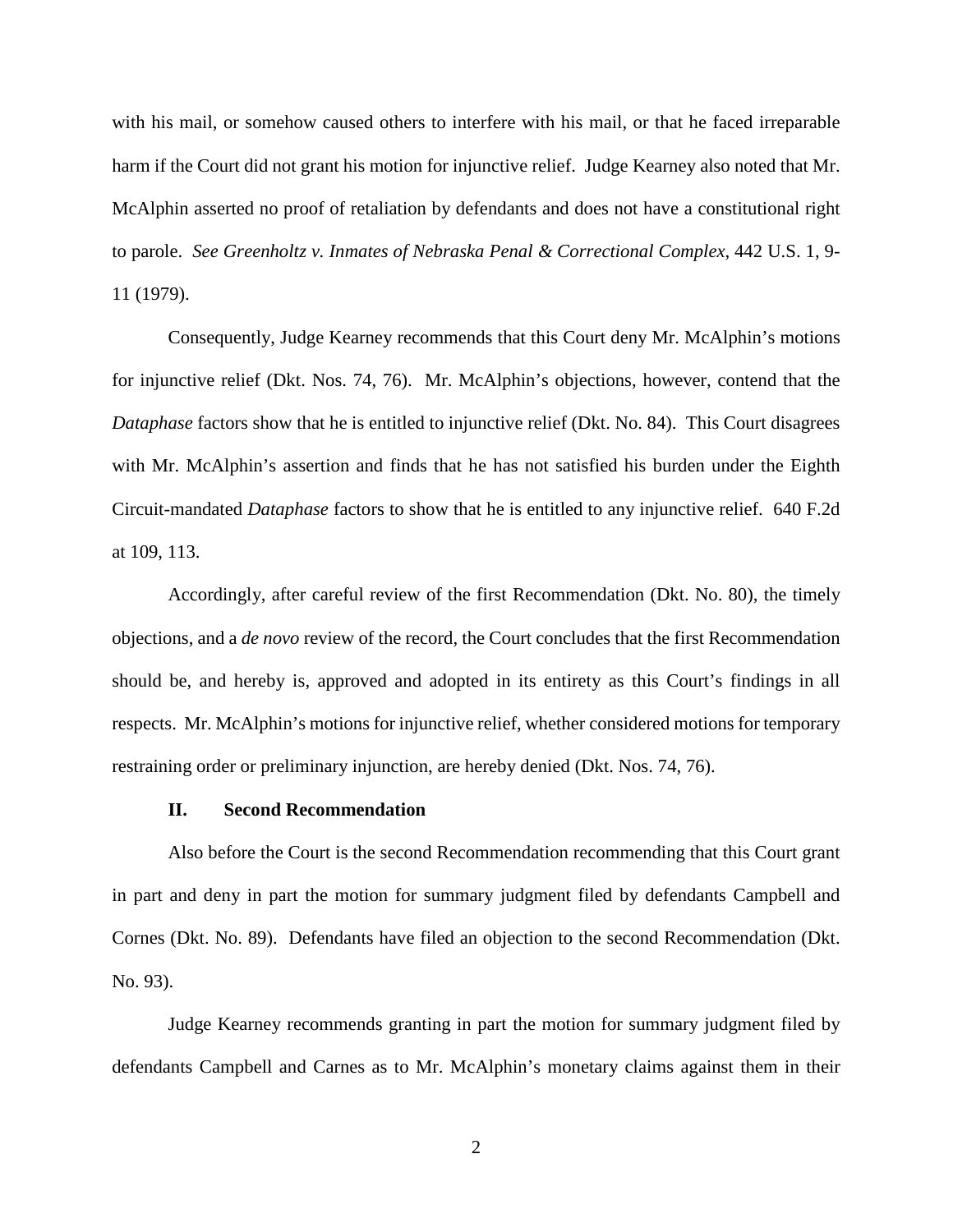official capacities and denying in part the motion as to Mr. McAlphin's monetary claims against them in their individual capacities (Dkt. No. 89).

The Court writes separately to address defendants' objections to the second Recommendation (Dkt. No. 93). Defendants state that when considering qualified immunity, "the courts generally consider two questions: (1) whether the facts alleged or shown, construed in the light most favorable to the plaintiff, establish a violation of a constitutional or statutory right; and (2) whether that right was so clearly established that a reasonable official would have known that his or her actions were unlawful. *Pearson v. Callahan*, 555 U.S. 223, 232 (2009)." (Dkt. No. 93, at 1-2 (quoting Dkt. No. 89, at 5)). Defendants claim that Judge Kearney failed to conduct an analysis of either of those prongs and that, based on the undisputed facts, Mr. McAlphin failed to establish either prong (Dkt. No. 93, at 2-3).

To sustain a claim for an Eighth Amendment violation, a plaintiff must prove that defendants were deliberately indifferent to a serious medical need. *Farmer v. Brennan*, 511 U.S. 825, 834 (1994). In other words, Mr. McAlphin must show: (1) that he suffered objectively serious medical needs, and (2) that Sergeant Carnes actually knew of but deliberately disregarded those needs. *Dulany v. Carnahan*, 132 F.3d 1234, 1239 (8th Cir. 1997). Sergeant Carnes must have both been aware of Mr. McAlphin's serious medical condition and drawn the inference that a substantial risk of serious harm existed. *Farmer*, 511 U.S. at 837.

Judge Kearney found that "accepting [Mr. McAlphin's] version of facts as true, a dispute of material fact exists as to whether a reasonable person in the Defendants' positions would have left [Mr. McAlphin] unattended, without food, for the length of time at issue, and whether, after being informed of his condition, they would have attempted to seek medical attention for [Mr. McAlphin]. In addition, several questions remain unanswered which the Court finds necessary to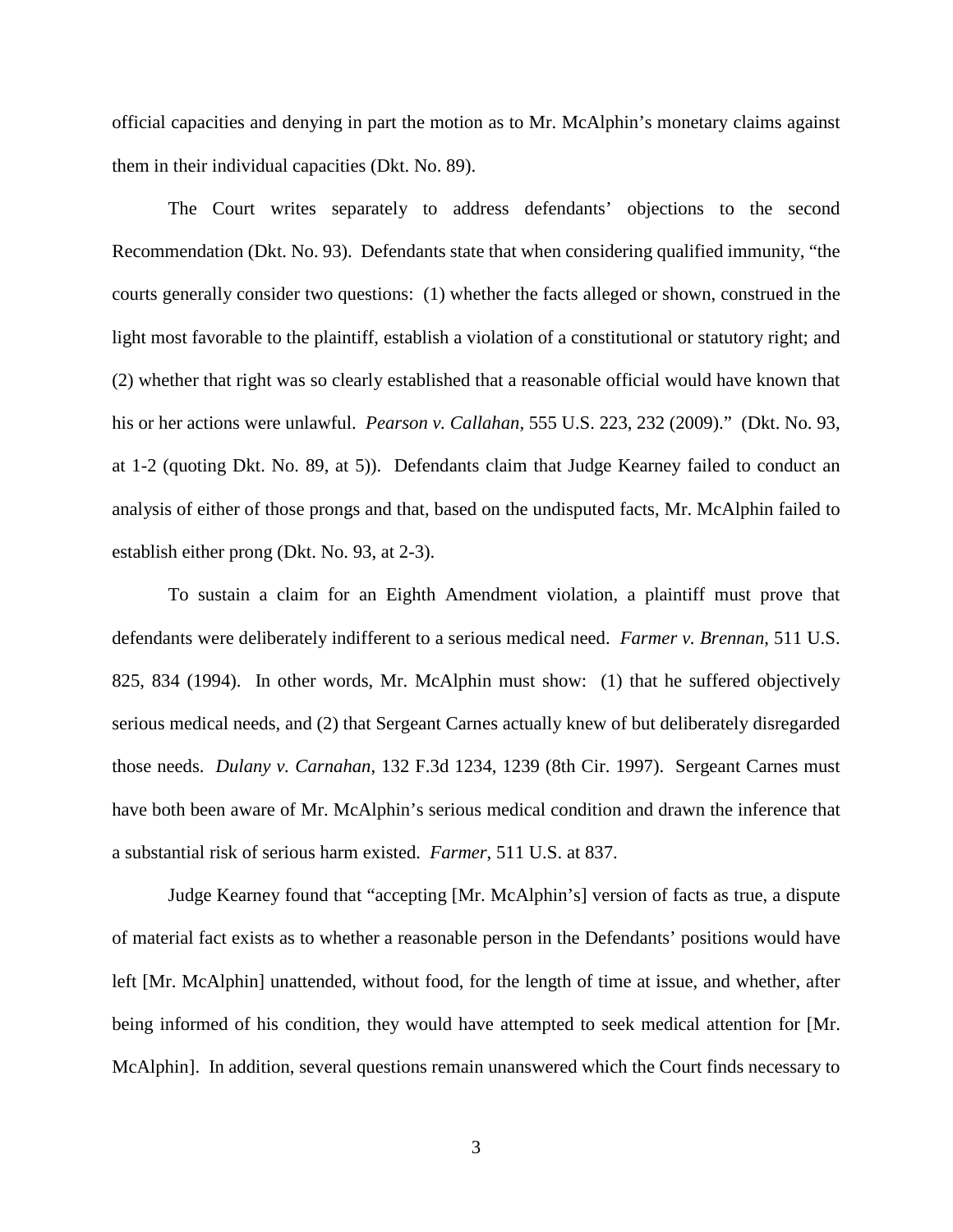determining this case. These include whether the Defendants were under an obligation to inquire about [Mr. McAlphin's] medications and/or medical condition prior to transporting him, whether their duties included monitoring [him] while in the Fayetteville courthouse cell, whether Defendants should have arranged for [Mr. McAlphin] to receive lunch at a reasonable time, and whether medical care for [Mr. McAlphin] was accessible and/or necessary prior to their return trip to the East Arkansas Regional Unit." (Dkt. No. 89, at 7).

The Court examines the second Recommendation based on the record that existed at the time Judge Kearney reviewed the motion for summary judgment and issued the second Recommendation. The Court will not consider supplements to the factual record tendered by defendants at this stage of the proceedings. This Court agrees that a dispute of material fact existed at the time the second Recommendation was issued as to Mr. McAlphin's Eighth Amendment claim against defendants Campbell and Carnes in their individual capacities. Accordingly, after careful review of the second Recommendation (Dkt. No. 89), the timely objections, and a *de novo* review of the record, the Court concludes that the second Recommendation should be, and hereby is, approved and adopted in its entirety as this Court's findings in all respects. Defendants' motion for summary judgment is granted in part, as to Mr. McAlphin's monetary claims against them in their official capacities, and denied in part, as to Mr. McAlphin's monetary claims against them in their individual capacities (Dkt. No. 68).

#### **III. Conclusion**

For the foregoing reasons, the Court approves and adopts both Recommendations in their entirety as this Court's findings in all respects (Dkt. Nos. 80, 89). The Court denies Mr. McAlphin's motions for injunctive relief (Dkt. Nos. 74, 76). The Court grants in part defendants' motion for summary judgment, as to Mr. McAlphin's monetary claims against them in their